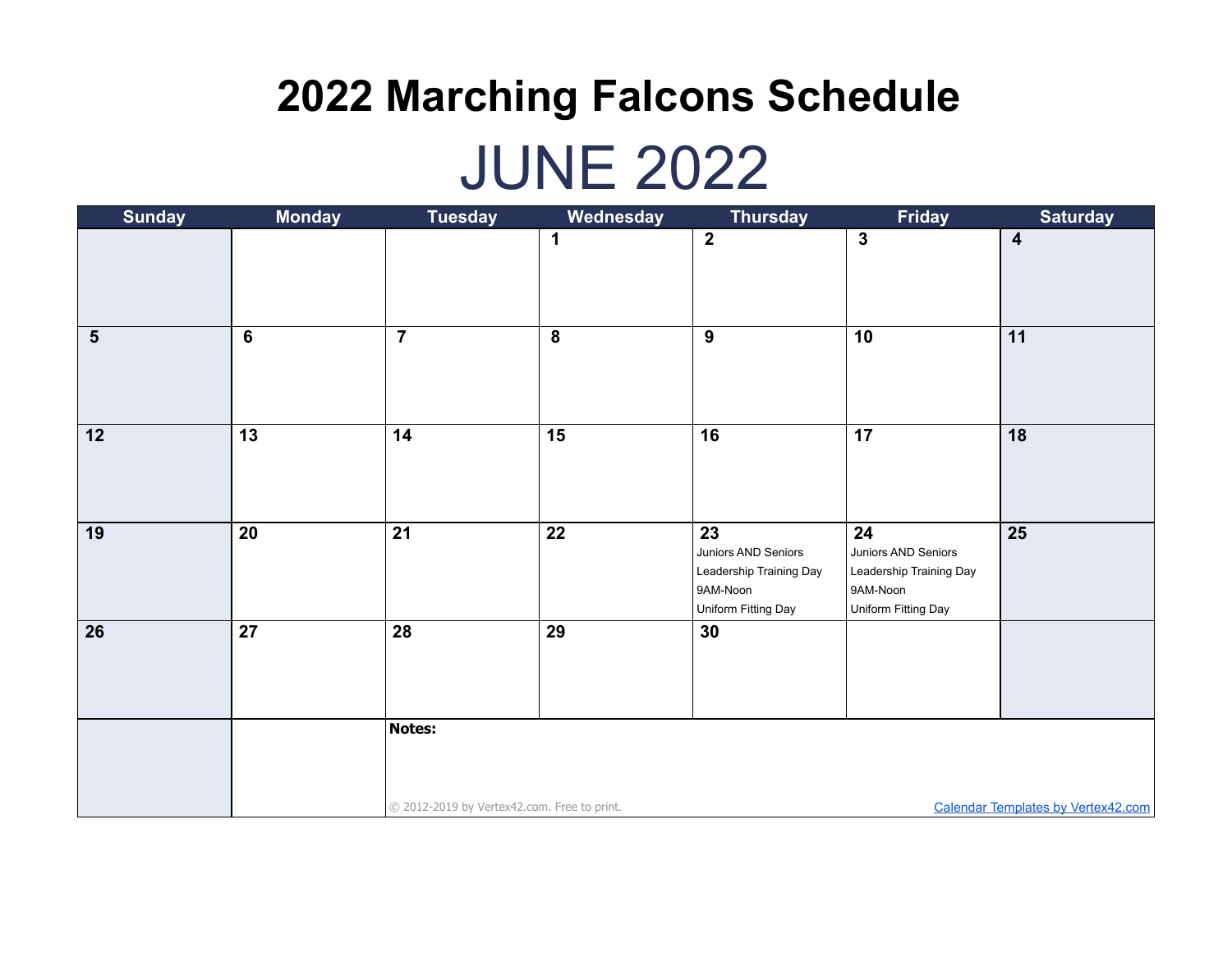### JULY 2022

| <b>Sunday</b> | <b>Monday</b>                                                                      | <b>Tuesday</b>                                                                               | Wednesday                                                                                 | <b>Thursday</b>                                             | <b>Friday</b>                                                                                  | <b>Saturday</b>                           |
|---------------|------------------------------------------------------------------------------------|----------------------------------------------------------------------------------------------|-------------------------------------------------------------------------------------------|-------------------------------------------------------------|------------------------------------------------------------------------------------------------|-------------------------------------------|
|               |                                                                                    |                                                                                              |                                                                                           |                                                             | 1                                                                                              | $\boldsymbol{2}$                          |
| $\mathbf{3}$  | $\overline{\mathbf{4}}$                                                            | 5                                                                                            | 6                                                                                         | $\overline{7}$                                              | 8                                                                                              | 9                                         |
| 10            | 11                                                                                 | 12<br>Summer Music<br>9AM-12PM                                                               | 13<br>Summer Music<br>9AM-12PM                                                            | 14<br><b>Summer Music</b><br>9AM-12PM                       | 15<br>Summer Music<br>9AM-12PM                                                                 | 16                                        |
| 17            | 18<br>Juniors AND Seniors<br>Leadership Team Training<br>9AM-12PM                  | 19<br>Summer Music<br>Auxilliary and Percussion<br>9AM-12PM<br><b>Fitting Day Auxilliary</b> | 20<br>Summer Music<br>Auxilliary and Percussion<br>9AM-12PM<br>Fitting Day for Percussion | 21<br>Summer Music<br>Auxilliary and Percussion<br>9AM-12PM | 22<br><b>Summer Music</b><br>Auxilliary and Percussion<br>PLUS Leadership Team 12PN<br>9AM-2PM | 23                                        |
| 24            | 25<br>All Rookies<br>And Leadership Team<br>9AM-2PM<br>Fitting Day for 8th Graders | 26<br>Full Band Pre-Camp<br>9AM-12PM<br>Fitting Day for Freshman                             | 27<br>Full Band Pre-Camp<br>9AM-12PM<br>Fitting Day for Sophomores                        | 28<br>Full Band Pre-Camp<br>9AM-12PM                        | 29<br>Full Band Pre-Camp<br>9AM-12PM                                                           | 30                                        |
| 31            |                                                                                    | <b>Notes:</b><br>© 2012-2019 by Vertex42.com. Free to print.                                 |                                                                                           |                                                             |                                                                                                | <b>Calendar Templates by Vertex42.com</b> |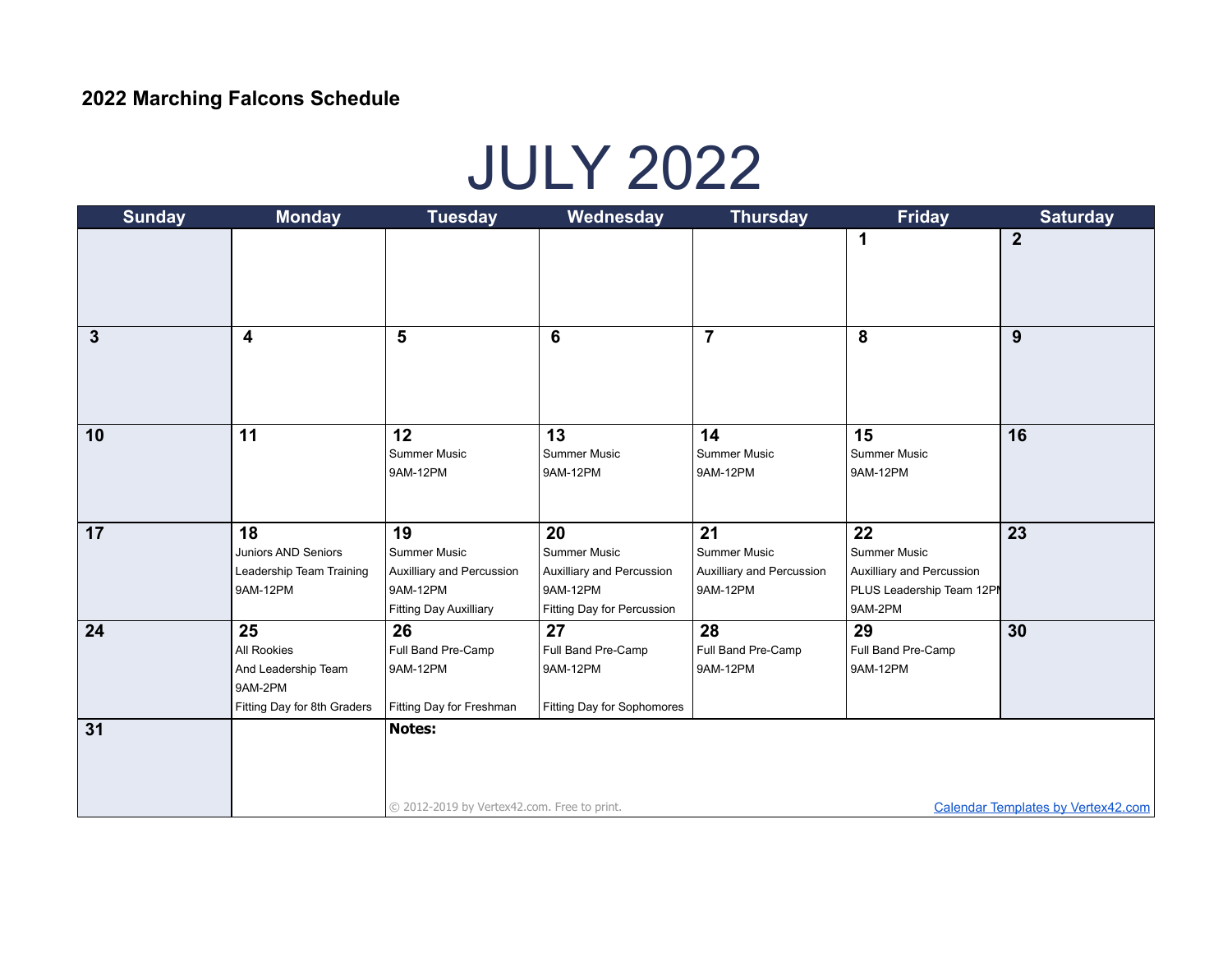# AUGUST 2022

| <b>Sunday</b>   | <b>Monday</b>    | <b>Tuesday</b>                                                                           | Wednesday             | <b>Thursday</b>         | <b>Friday</b>                                        | <b>Saturday</b> |
|-----------------|------------------|------------------------------------------------------------------------------------------|-----------------------|-------------------------|------------------------------------------------------|-----------------|
|                 | 1                | $\overline{2}$                                                                           | $\mathbf{3}$          | $\overline{\mathbf{4}}$ | $5\phantom{1}$                                       | $6\phantom{1}6$ |
|                 | <b>Band Camp</b> | <b>Band Camp</b>                                                                         | <b>Band Camp</b>      |                         | Band Camp + Bowling Night   Band Camp + Preview Show |                 |
|                 | 9AM-5PM          | 9AM-5PM                                                                                  | 9AM-5PM               | 9AM-7PM                 | 9AM-4:30PM                                           |                 |
|                 |                  |                                                                                          |                       |                         | 5:00 PM                                              |                 |
|                 |                  |                                                                                          |                       |                         | <b>Community Preview Show</b>                        |                 |
| $\overline{7}$  | 8                | 9                                                                                        | 10                    | 11                      | 12                                                   | 13              |
|                 | Post Camp        | Post Camp                                                                                | Post Camp             | Post Camp               | Picture Day (TBD)                                    |                 |
|                 | 9AM-2PM          | 9AM-2PM                                                                                  | 9AM-2PM               | 9AM-Noon                | 9AM-Noon Rehearsal?                                  |                 |
|                 |                  |                                                                                          |                       |                         | Soccer Game (TBD)                                    |                 |
|                 |                  |                                                                                          |                       |                         |                                                      |                 |
| 14              | 15               | 16                                                                                       | 17                    | 18                      | 19                                                   | 20              |
|                 | <b>Full Band</b> | <b>NO BAND</b>                                                                           | Full Band             | First day of school!    | Home VS New Lexington                                |                 |
|                 | 6PM-8PM          | Open House                                                                               | 6PM-8PM               | Full Band               | <b>7PM Kickoff</b>                                   |                 |
|                 |                  |                                                                                          |                       | After School - 4:30PM   | <b>Full Band Rehearsal</b>                           |                 |
|                 |                  |                                                                                          |                       |                         | 5:15PM Report                                        |                 |
| $\overline{21}$ | 22               | 23                                                                                       | 24                    | 25                      | 26                                                   | 27              |
|                 | Full Band        | Full Band                                                                                | Full Band             | Full Band               | Home VS Crooksville                                  |                 |
|                 | 6PM-8PM          | After School - 4:30PM                                                                    | After School - 4:30PM | After School - 4:30PM   | 7PM Kickoff                                          |                 |
|                 |                  |                                                                                          |                       |                         | Full Band Rehearsal                                  |                 |
|                 |                  |                                                                                          |                       |                         | 5:15PM Report                                        |                 |
| 28              | 29               | 30                                                                                       | 31                    |                         |                                                      |                 |
|                 | <b>Full Band</b> | Full Band                                                                                | SweetCorn Festival!   |                         |                                                      |                 |
|                 | 6PM-8PM          | After School - 4:30PM                                                                    | Times TBD             |                         |                                                      |                 |
|                 |                  |                                                                                          |                       |                         |                                                      |                 |
|                 |                  |                                                                                          |                       |                         |                                                      |                 |
|                 |                  | Notes:                                                                                   |                       |                         |                                                      |                 |
|                 |                  |                                                                                          |                       |                         |                                                      |                 |
|                 |                  |                                                                                          |                       |                         |                                                      |                 |
|                 |                  |                                                                                          |                       |                         |                                                      |                 |
|                 |                  | © 2012-2019 by Vertex42.com. Free to print.<br><b>Calendar Templates by Vertex42.com</b> |                       |                         |                                                      |                 |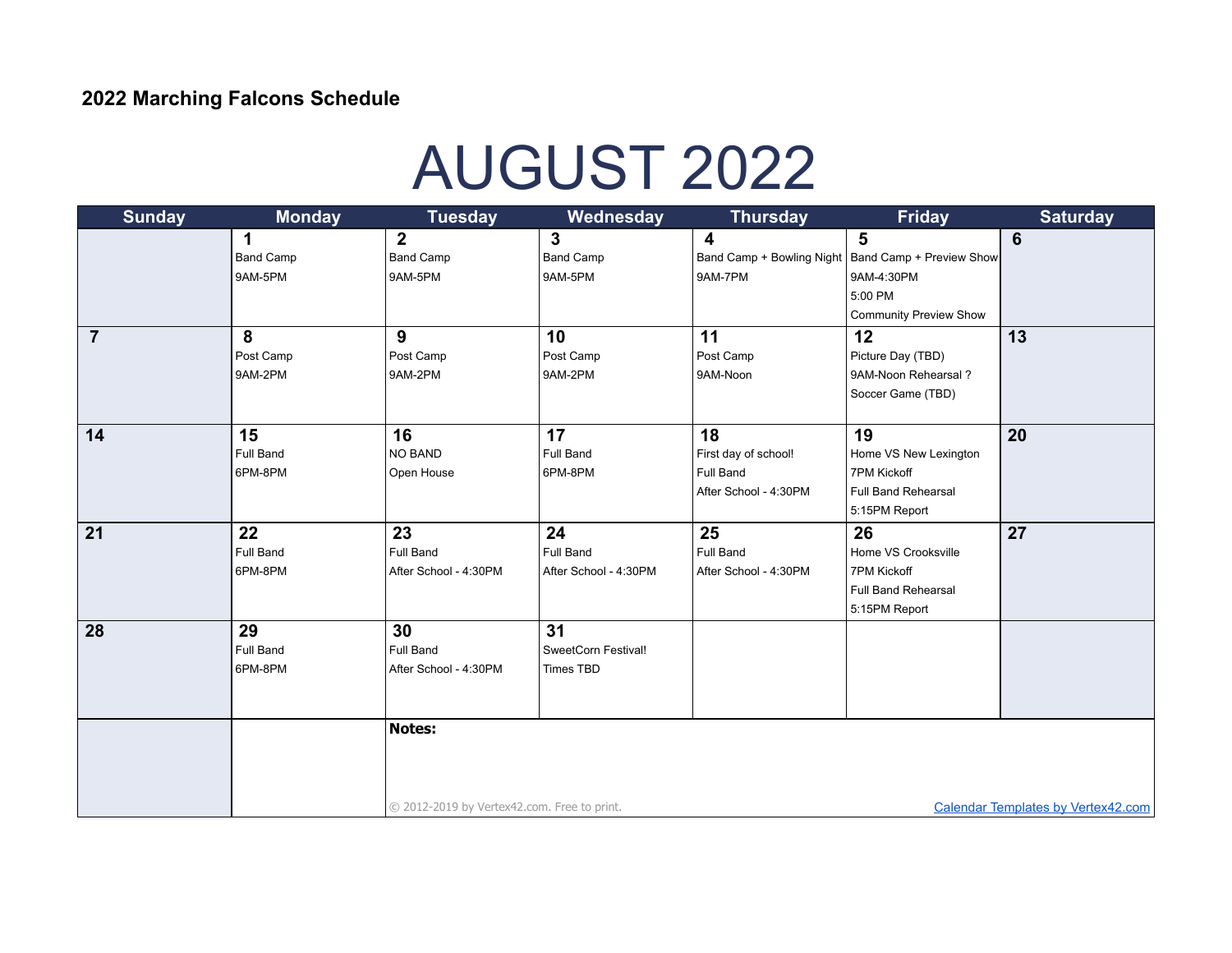# SEPTEMBER 2022

| <b>Sunday</b>   | <b>Monday</b>    | <b>Tuesday</b>                              | Wednesday             | <b>Thursday</b>       | <b>Friday</b>         | <b>Saturday</b>                           |
|-----------------|------------------|---------------------------------------------|-----------------------|-----------------------|-----------------------|-------------------------------------------|
|                 |                  |                                             |                       | $\mathbf 1$           | $\overline{2}$        | $\mathbf{3}$                              |
|                 |                  |                                             |                       | Full Band             | Away VS Lakewood      | Ohio University Band Day?                 |
|                 |                  |                                             |                       | After School - 4:30PM | 7pm Kickoff           | <b>Times TBD</b>                          |
|                 |                  |                                             |                       |                       | Report Time TBD       |                                           |
|                 |                  |                                             |                       |                       |                       |                                           |
| 4               | 5                | 6                                           | $\overline{7}$        | 8                     | 9                     | 10                                        |
|                 | Labor Day        | Full Band                                   | Full Band             | Full Band             | Away VS Teays Valey   |                                           |
|                 | No Rehearsal!    | After School - 4:30PM                       | After School - 4:30PM | After School - 4:30PM | 7pm Kickoff           |                                           |
|                 |                  |                                             |                       |                       | Report Time TBD       |                                           |
|                 |                  |                                             |                       |                       |                       |                                           |
| 11              | 12               | 13                                          | 14                    | 15                    | 16                    | 17                                        |
|                 | <b>Full Band</b> | Full Band                                   | <b>Full Band</b>      | Full Band             | Home VS Hamilton Twp. |                                           |
|                 | 6PM-8PM          | After School - 4:30PM                       | After School - 4:30PM | After School - 4:30PM | (Homecoming Game!)    |                                           |
|                 |                  |                                             |                       |                       | 7PM Kickoff           |                                           |
|                 |                  |                                             |                       |                       | 5:15PM Report         |                                           |
| $\overline{18}$ | 19               | 20                                          | 21                    | 22                    | 23                    | 24                                        |
|                 | <b>Full Band</b> | <b>Full Band</b>                            | <b>Full Band</b>      | Full Band             | Away VS Logan Elm     |                                           |
|                 | 6PM-8PM          | After School - 4:30PM                       | After School - 4:30PM | After School - 4:30PM | 7PM Kickoff           |                                           |
|                 |                  |                                             |                       |                       | Report TIme TBD       |                                           |
|                 |                  |                                             |                       |                       |                       |                                           |
| 25              | 26               | 27                                          | 28                    | 29                    | 30                    |                                           |
|                 | No School        | Full Band                                   | Full Band             | Full Band             | Home VS Bloom Carroll |                                           |
|                 | Rehearsal TBD    | After School - 4:30PM                       | After School - 4:30PM | After School - 4:30PM | 7PM Kickoff           |                                           |
|                 |                  |                                             |                       |                       | 5:15PM Report         |                                           |
|                 |                  | <b>Notes:</b>                               |                       |                       |                       |                                           |
|                 |                  |                                             |                       |                       |                       |                                           |
|                 |                  |                                             |                       |                       |                       |                                           |
|                 |                  |                                             |                       |                       |                       |                                           |
|                 |                  | © 2012-2019 by Vertex42.com. Free to print. |                       |                       |                       | <b>Calendar Templates by Vertex42.com</b> |
|                 |                  |                                             |                       |                       |                       |                                           |